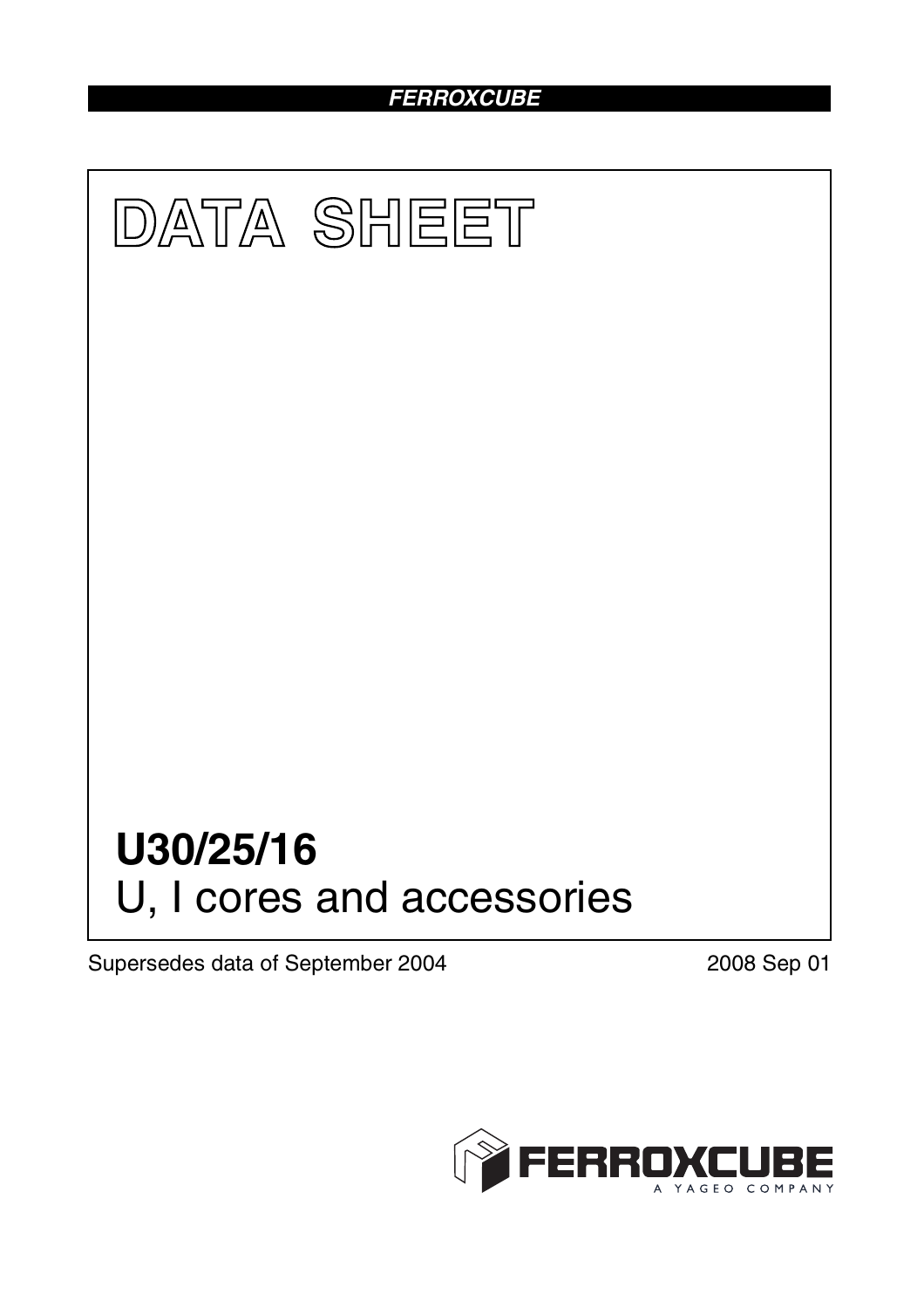# U, I cores and accessories U30/25/16

#### **CORE SETS**

### **Effective core parameters**

| <b>SYMBOL</b>             | <b>PARAMETER</b>  | <b>VALUE</b> | <b>UNIT</b>     |
|---------------------------|-------------------|--------------|-----------------|
| $\Sigma(I/A)$             | core factor (C1)  | 0.690        | $mm-1$          |
| $V_{\rm e}$               | effective volume  | 17900        | mm <sup>3</sup> |
| $\mathsf{I}_{\mathsf{e}}$ | effective length  | 111          | mm              |
| A <sub>e</sub>            | effective area    | 161          | mm <sup>2</sup> |
| m                         | mass of core half | $\approx 43$ | g               |



#### **Core halves**

AL measured on a combination of 2 U cores.

| <b>GRADE</b> | AL<br>(nH)    | μe             | <b>TYPE NUMBER</b> |
|--------------|---------------|----------------|--------------------|
| 3C90         | $3700 + 25\%$ | $\approx$ 2030 | U30/25/16-3C90     |
| 3C94         | $3700 + 25\%$ | $\approx$ 2030 | U30/25/16-3C94     |

#### **Properties of core sets under power conditions**

|              | B (mT) at                                       |                                                | CORE LOSS (W) at                                |                                                 |
|--------------|-------------------------------------------------|------------------------------------------------|-------------------------------------------------|-------------------------------------------------|
| <b>GRADE</b> | $H = 250$ A/m;<br>$f = 25$ kHz;<br>$T = 100 °C$ | $f = 25$ kHz;<br>$B = 200$ mT;<br>$T = 100 °C$ | $f = 100$ kHz;<br>$B = 100$ mT;<br>$T = 100 °C$ | $f = 100$ kHz;<br>$B = 200$ mT;<br>$T = 100 °C$ |
| 3C90         | $\geq$ 320                                      | $\leq$ 2.2                                     | $\leq$ 2.3                                      |                                                 |
| 3C94         | $\geq 320$                                      |                                                | $≤ 1.8$                                         | $<$ 11                                          |